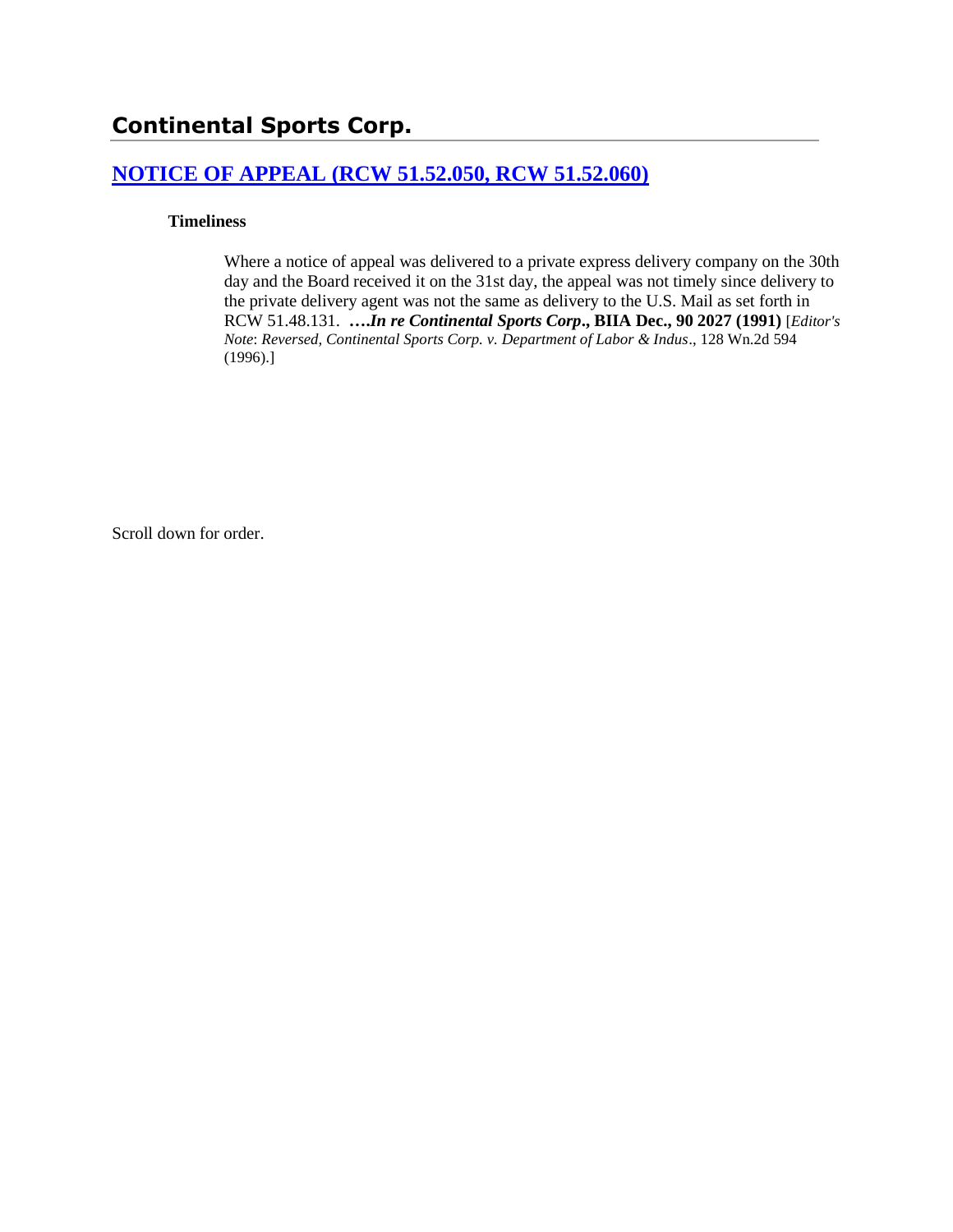### **BEFORE THE BOARD OF INDUSTRIAL INSURANCE APPEALS STATE OF WASHINGTON**

**) )**

**)**

**IN RE: CONTINENTAL SPORTS CORP.**

**DOCKET NO. 90 2027**

**FIRM NO. 538,933-00 ) DECISION AND ORDER**

APPEARANCES:

Employer, Continental Sports Corporation, by Raekes, Rettig, Osborne, Forgette & O'Donnell, per Diehl R. Rettig (now withdrawn)

Department of Labor and Industries, by The Attorney General, per Sharon M. Brown, Assistant, and Gary McGuire, Paralegal

This is an appeal filed by the employer on April 19, 1990 from an order of assessment of industrial insurance taxes dated March 14, 1990, which assessed industrial insurance taxes due and owing for the period July 1, 1988 through March 31, 1989 in the amount of \$116,235.43. Appeal dismissed.

# **DECISION**

Pursuant to RCW 51.52.104 and RCW 51.52.106, this matter is before the Board for review and decision on a timely Petition for Review filed by the Department of labor and Industries to a proposed Decision and Order issued on February 8, 1991. The Proposed Decision and order determined that the firm's appeal was timely filed.

The Board has reviewed the evidentiary rulings in the record of proceedings and funds that no prejudicial error was committed and said rulings are hereby affirmed.

The issue raised in this appeal is whether the firm complied with the terms of RCW 51.48.131, which requires that a notice of appeal from a Department notice and order of assessment be filed within thirty days of the date the notice of assessment is served on the employer.

The facts surrounding this issue are not in dispute. The notice of assessment of industrial insurance taxes was served on the firm on Mach 19, 1990 at the firm's offices in Kennewick, Washington. On the same day, the firm staff in Kennewick faxed a copy of the notice of assessment to the company's main office in Vancouver, B.C. Following receipt of the copy by fax, the firm's accountant, Gary Mathieson, contacted representatives of the Department by phone on April 18, 1990. As a result of these conversations, Mr. Mathieson told the Department representatives that he was going to have the notice of appeal couriered to Olympia on that day for filing with the Board of

1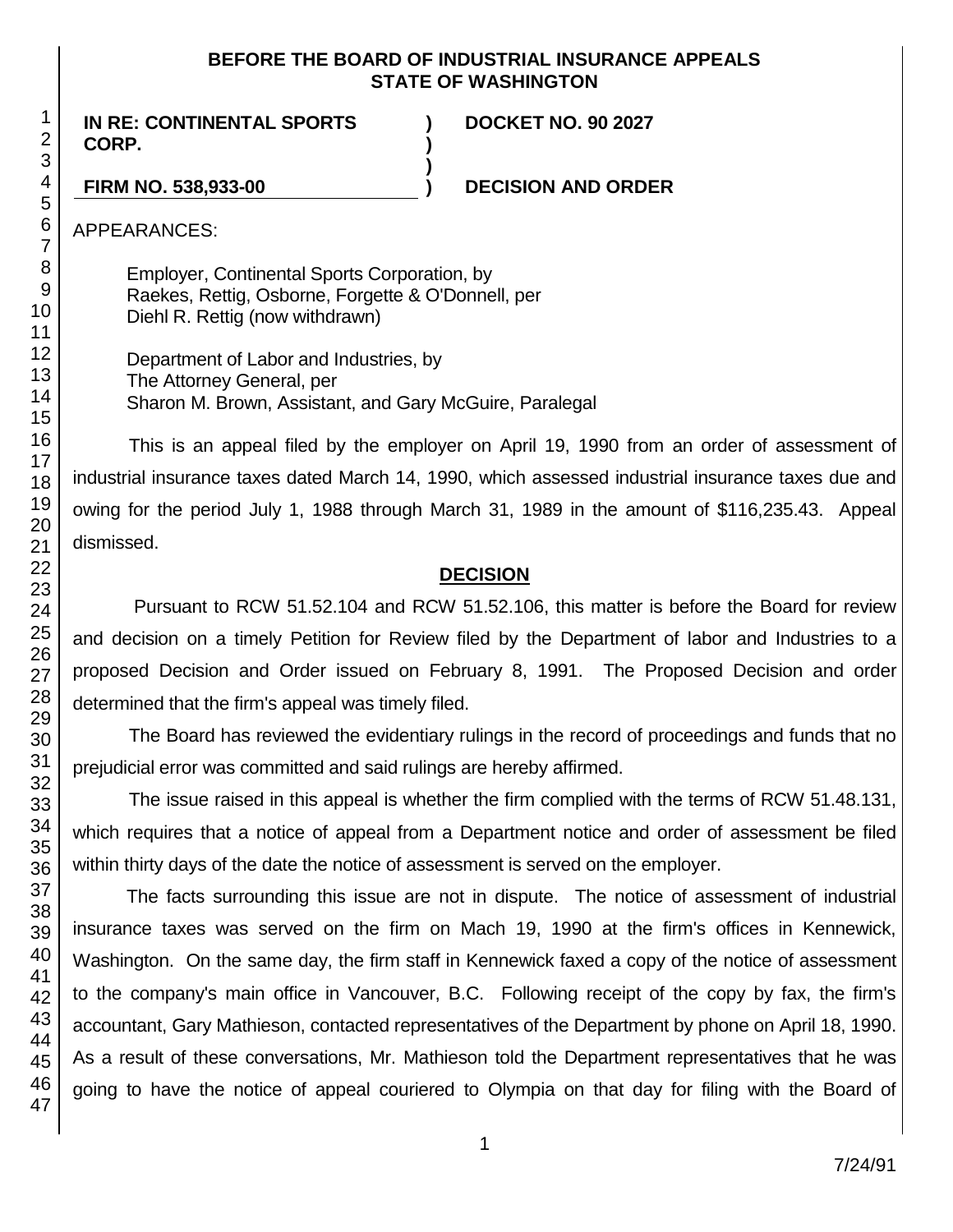Industrial Insurance Appeals. April 18, 1990 was the 30th day following the service of the notice and order of assessment on the employer. Mr. Mathieson placed the notice of appeal with a private delivery company, Federal Express, for overnight delivery. The notice of appeal was delivered to the Board on April 19, 1990, the 31st day.

The controversy in this case focuses on the employer's use of the private delivery service to deliver the notice of appeal to the Board. The industrial appeals judge relied on previous Board decisions: In re Daniel W. Kelp, BIIA Dec., 86 0686 (1988) and In re Betty L. Clayberg, BIIA Dec., 86 4295 (1988), and found that filing of the notice of appeal is effective upon mailing of the notice of appeal. The industrial appeals judge, however, also determined that use of a "reputable commercial delivery service" is tantamount to mailing and therefore the notice of appeal was filed when it was delivered to the Federal Express agent on April 18, 1990, and is thus timely. We disagree.

While the Industrial Appeals Judge is correct in relying on In re Daniel W. Kelp and In re Betty L. Clayberg for the proposition that filing is effectively accomplished upon mailing of the notice of appeal, there is no authority to equate the use of a private delivery agent as a substitute for the mail. RCW 51.48.131 provides:

> A notice of assessment becomes final thirty days from the date the notice of assessment was served upon the employer unless: (1) A written request for reconsideration is filed with the department of labor and industries, or (2) an appeal is filed with the board of industrial insurance appeals and sent to the director of labor and industries by mail or delivered in person.

Our reading of the statute convinces us that the Legislature intended only two methods for filing the notice of appeal with this Board. The notice of appeal can be placed in the mail, at which time it is effectively filed, or the notice of appeal can be delivered in person to the Board.

The firm argues that the private delivery agent is a reputable company and can be equated with mail service. We, however, believe that the use of the term "mail" in the statute has specific meaning. Mail is defined as "the bags of letters and the other postal matter conveyed under public authority from one post office to another." Webster's Third New International Dictionary, 1361 (1986). "Mails" is defined as "a nation's postal system." Webster's Third New International Dictionary, 1361 (1986). We believe that the use of the term "mail" has a specific and very narrow connotation when used in this statutory scheme. We do not believe that the Legislature would have intended the statute to read: "by mail or any other agent, as designated by the appealing party". If the position enunciated in the

1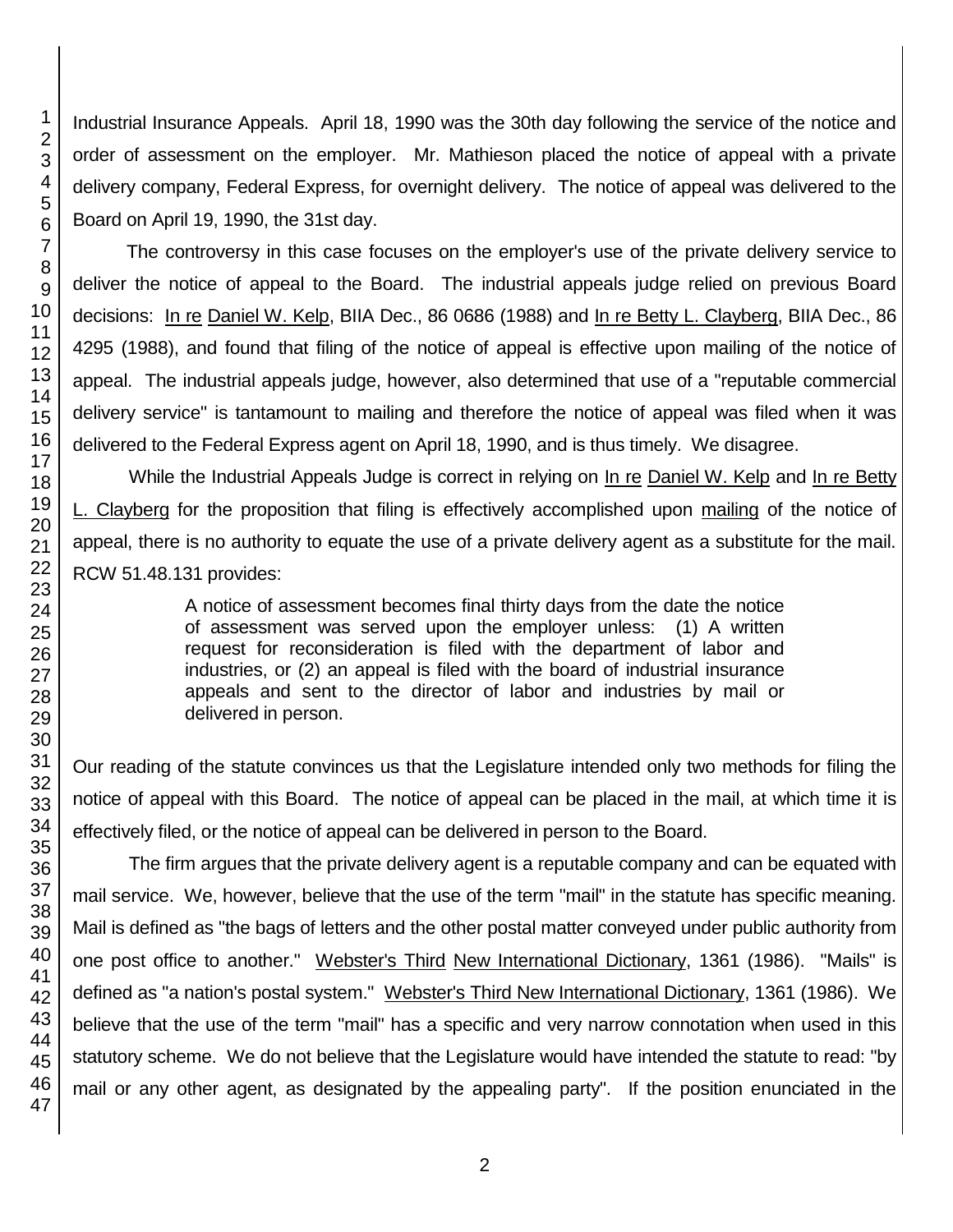Proposed Decision and Order, and urged by the firm is adopted, we believe this would be the impact of the statutory language.

We are also somewhat confused by the statement in the Proposed Decision and Order that delivery of the notice of appeal to the Federal Express agent would constitute delivery to a "person" within the meaning of RCW 51.48.131, so as to constitute a timely filing. We believe this is a misstatement of the law of agency. The notice of appeal in this case was effectively filed with the Board on April 19, 1990 "in person" by the firm's agent, Federal Express. The filing occurred when the firm's agent presented the notice of appeal with Federal Express, the firm's agent. Delivery to one's own agent does not constitute delivery to a third party.

Finally, we find no merit in the firm's contention that equitable estoppel should be applied so as to excuse the late filing. Equitable estoppel requires three elements: (1) a statement which is inconsistent with a claim made after the statement; (2) reliance by the other party on the truth of the statement; and (3) injury to the party which results from allowing the first party to contradict or repudiate the initial admission or statement. McDaniels v. Carlson, 108 Wn.2d 299 (1987). Even if this Board was inclined to grant equitable relief on this issue, we do not believe the elements of equitable estoppel have been established. Mr. Mathieson's testimony merely indicates that in his conversations with representative from the Department, he believed that it was satisfactory to courier the appeal on April 18, 1990, the 30th day. His testimony is very narrow, in that there was no discussion with the Department as to when anybody expected the courier to deliver the notice of appeal. His testimony indicates only that he would have the item couriered on the 30th day. Mr. Clark Miller, a Federal Express manager, indicated that there were three forms of delivery provided by Federal Express. These include a same day delivery, an overnight delivery, and two-day delivery. Mr. Miller testified that the firm selected the overnight delivery service, knowing that the appeal would therefore be filed or delivered on April 19, 1990. These facts are insufficient to raise the equitable estoppel defense against the Department.

Since the notice of appeal filed by the firm in this matter was filed on the 31st day following the service of the notice of assessment of industrial insurance taxes on the firm, the appeal is untimely and this Board lacks jurisdiction to consider the merits of the appeal. Therefore the appeal must be dismissed.